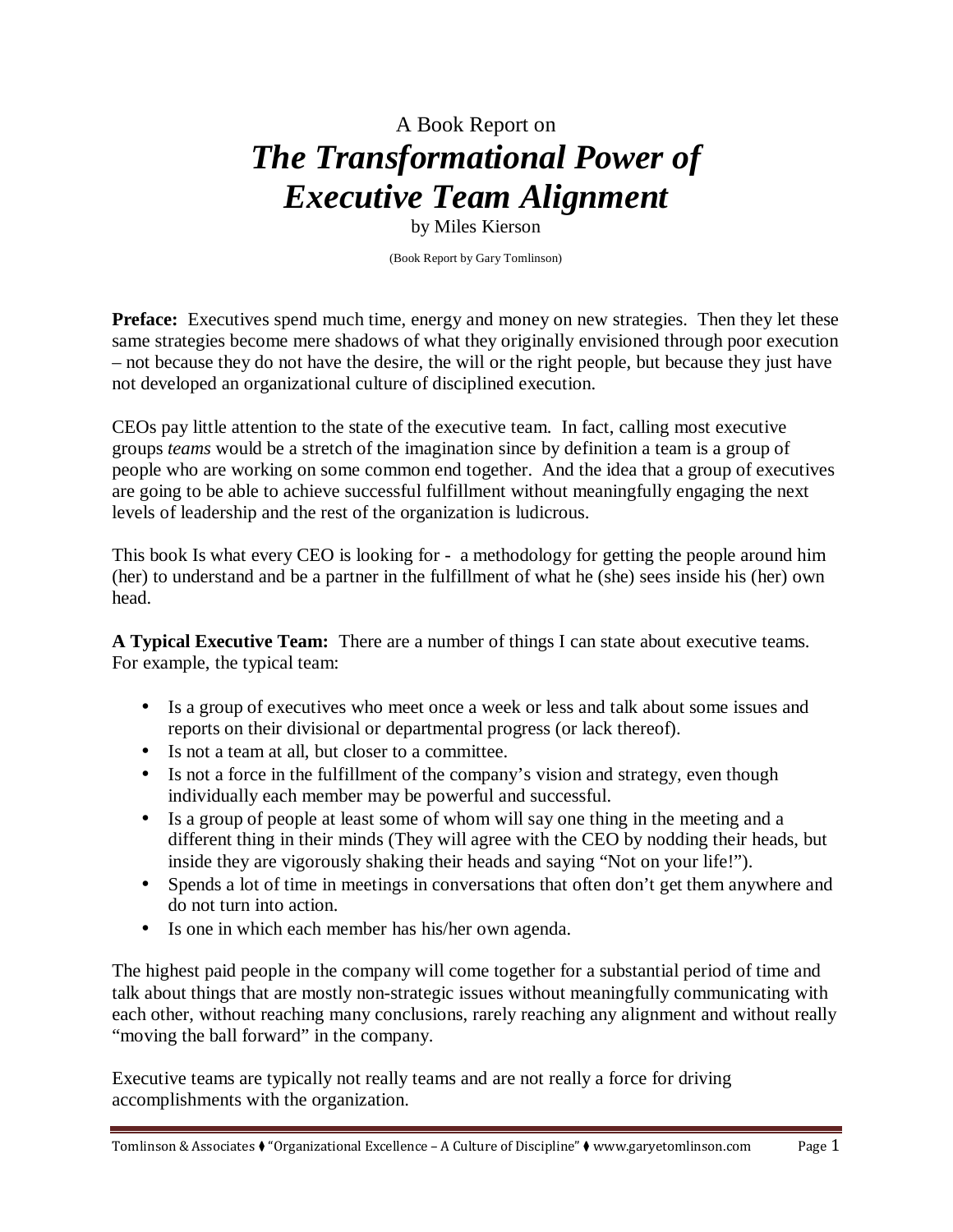*"Teamwork is the ability to work together toward a common vision. The ability to direct individual accomplishments toward organizational objectives. It is the fuel that allows common people to attain uncommon results."* 

*Andrew Carnegie* 

**Defining Alignment:** Alignment is a way to describe your relationship to decisions. This means that you have a relationship to decisions whereby you own them completely. Alignment is a relationship to decisions where you own decisions as if they were yours. Alignment is the most powerful relationship you can have to a decision. And alignment is a choice.

**Alignment and Commitment:** Alignment is also a commitment to have a decision work. If you are aligned, then you own the decision like it is yours and you are committed to making the decision work. It's important to remember that alignment is not a one-time thing. It must be sustained over time. Think of it not as an event but as an ongoing commitment. An aligned executive team needs to be sure each team member is committed, which means that they will own every decision once it is made. Alignment is agreed upon as a team principle and is sustained over time.

Executive team alignment is only powerful when it is a function of a commitment that has been made *in advance*. The commitment is this: Whenever a decision is made, I will align with it. This is radically different from anything most of us have participated in before.

A second commitment that is part of alignment is to make a decision work. Once a decision is reached, you go out and do what the decision requires with an attitude of making it work. A company strategy, for example, is a series of decisions. It has been my observation that most companies make strategic decisions, do not reach alignment on them and then the strategies fail to be implemented successfully.

**Alignment is an Individual Capability:** Alignment is a function of individual choices and individual capabilities. An aligned team is one in which the individuals have agreed to own every decision and to be committed to making the decisions and each other successful.

**Executive Team Alignment:** Executive team alignment is a phrase to describe leadership that is the driving force for the fulfillment of the enterprise's vision, mission and strategy. They are truly performing their roles as executives and they are being a real team – they are working together toward a common end. They have transformed themselves from a group of people with titles who get together and report to a team of executives who have real power.

They have chosen to be an aligned team. This choice is the transformational moment. And once they have chosen to be an aligned team they are stating both individually and as a group that they will own every decision with a commitment to have it work. They will move together as one body of people who demonstrated an authentic and sustainable commitment to the success of the enterprise.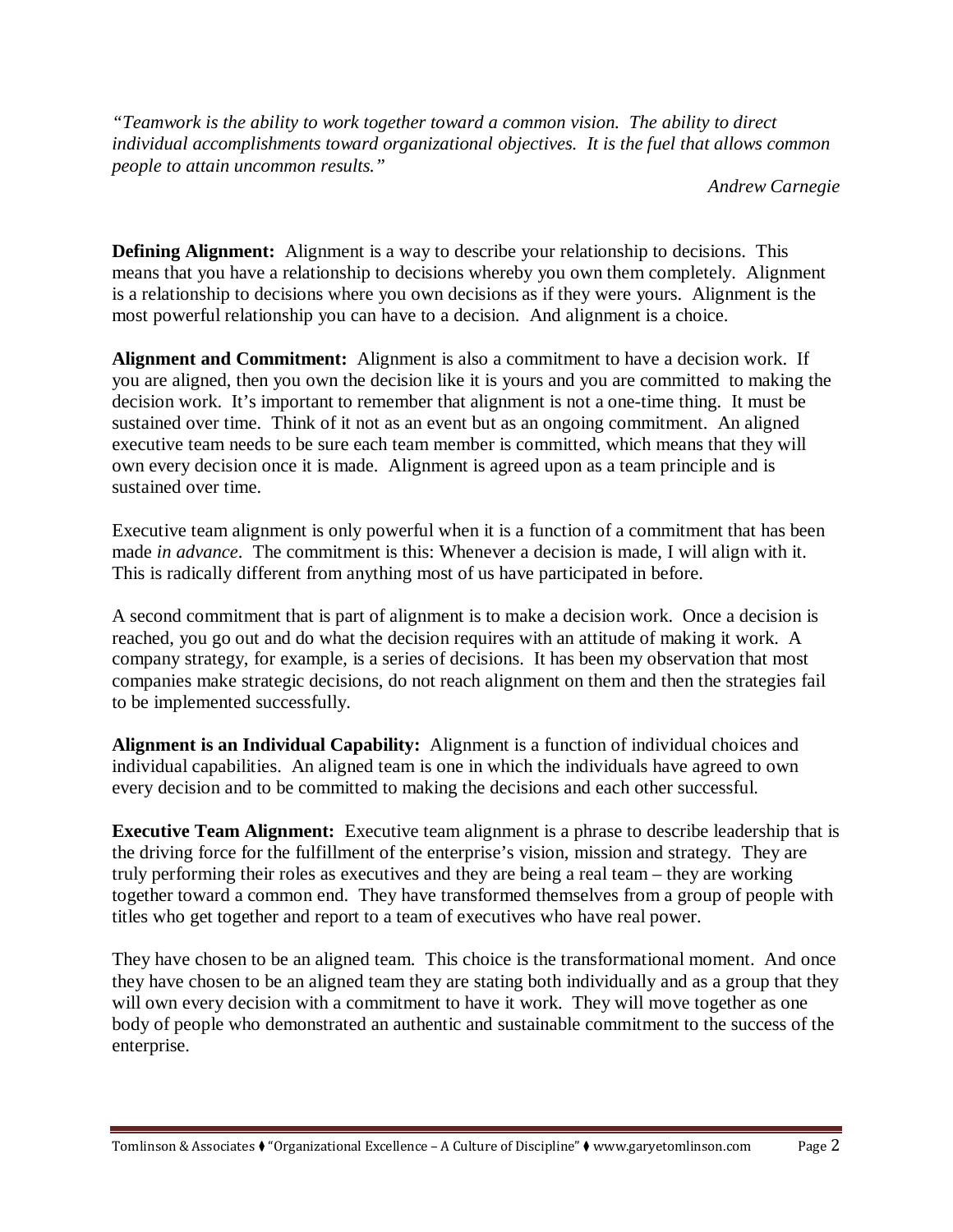I am not saying that the team reaches alignment after every decision. I am saying that once they agree to be an aligned team, they will be aligned to every decision. That is, once a decision is reached, they have agreed in advance to be aligned.

Think about that for a minute, because the implications are huge.

If you're going to be aligned with every decision, then that means you agree to align with decisions even when you don't agree with them. In other words, you agree to step off the right/wrong, agree/disagree continuum and choose to align regardless of where you happen to fall on that continuum.

Is this a challenge? You bet!

I will often ask people who have difficulty with this conceptually, "Haven't you ever been wrong?" This will usually stop them in their tracks. And I will add, "Even when you really were sure you were right?" Of course they have.

It's important to point out here that we are not talking about sacrificing your values or your ethics. If a decision is reached that breaches your values or your ethics, you owe it to yourself and to the team to let them know that you cannot align.

## **The Top 10 Benefits of Executive Team Alignment:** They are:

- 1. Everyone on the team pulls in the same direction.
- 2. There is a basis for sustaining momentum.
- 3. There is an element of certainty about successful implementation.
- 4. There is a shift from an executive group to an executive team.
- 5. There is clarity around decision making.
- 6. Decisions and implementation are made with greater speed.
- 7. If a better decision could have been reached, you are likely to know this much sooner.
- 8. Executives express themselves and contribute more.
- 9. The executive aligned team is an example for the rest of the organization.
- 10. Being an aligned executive team creates the foundation for the success of the company.

## **Key Elements of a Successfully Aligned Team:** They are:

- A shared understanding of alignment. To be an aligned team, there needs to be a shared understanding of what is meant by alignment.
- An understanding of the decision-making process. If you are going to be part of an aligned team, which means you are going to own every decision that is reached, the first thing you'd want to know is who makes the decisions and how they are made.
- Saying what needs to be said. You must be willing to say what needs to be said while you have the opportunity to say it. If you hold back and don't say what you see or what you think and a decision goes against what you thought, then you are guilty by omission. It will be more difficult for you to authentically align with your team. You must be willing to champion your point of view.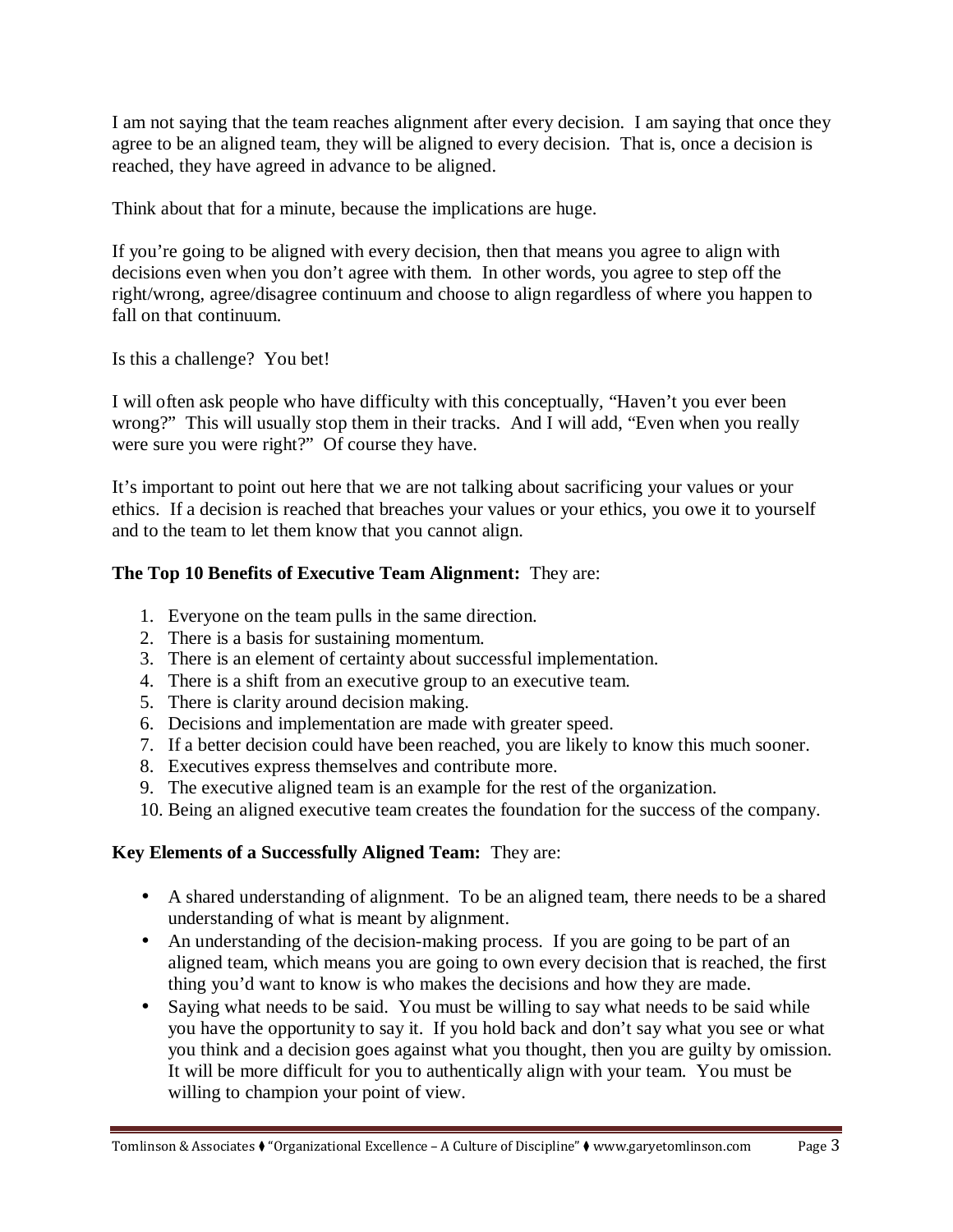• Being committed to each other's success. If alignment means ownership, then the executive team is now a team of co-owners – or in other words, partners. Being a partner means you must be as committed to your partners' success as you are to your own – in fact, their success is your success and vice versa.

**Sustaining Alignment Will be a Challenge:** Maintaining any new behavior is a challenge and being an aligned team requires many new behaviors that may seem counterintuitive to the way you live.

Although the CEO is ultimately accountable for the success of the enterprise as well as the success of his team, as his "partner" each and every executive has a huge stake in the game and can and must play as big as role in the team's success as possible. If you think of yourself as the CEO's partner, you will act differently than if you think of yourself a passive receiver of hierarchical direction. It can be said that you are a leader because of your willingness to be responsible for creating the future. This is a proactive and full commitment that needs to be operative in every aspect of your work. Sustaining alignment requires this degree of ownership as well.

Here are some tips that apply to every team member:

- Monitor your own speaking in your own unit or department. Be responsible for speaking in a way that represents your ownership of the decisions. When you catch yourself slipping (and you will), clean it up.
- Coach others when they slip. Just let them know that you observed them speaking or acting in a way that is inconsistent with being an aligned team member. As their partner, you want to remind them of their commitment everyone made. You can share with then that you've found yourself doing the same thing (if this is true), but that everyone needs to help each other be successful.
- Be true to yourself in the executive team meetings. Remember, ultimately alignment is an individual capability and only you knows what it going on inside yourself. Speak your mind. Say what needs to be said. And when it's time to let go, do it.
- If your CEO is not managing the sustaining of alignment, consider talking to him or her about it. You have to be the judge of how to best do this.
- When a decision is reached, make sure that you understand exactly what the decision is and what it means. Ask for clarification if you are not certain.
- Watch to see that you are staying true to being committed to each team members' success. If this means getting together with one or more of them and discussing things, then so be it. The biggest outcome from all of this is what happens when you have formulated your partnerships with each of the team members.

**One Last Piece of Advice:** I call this a journey because it happens over time. You have to be willing to be in it for the long haul and one way to do that is to appreciate the small wins and rewards as you go along. Small wins on many teams have big impact. When you get discouraged, do not let it stop you. To take any journey, it is the ability to be unstoppable that predicts one's success or failure.